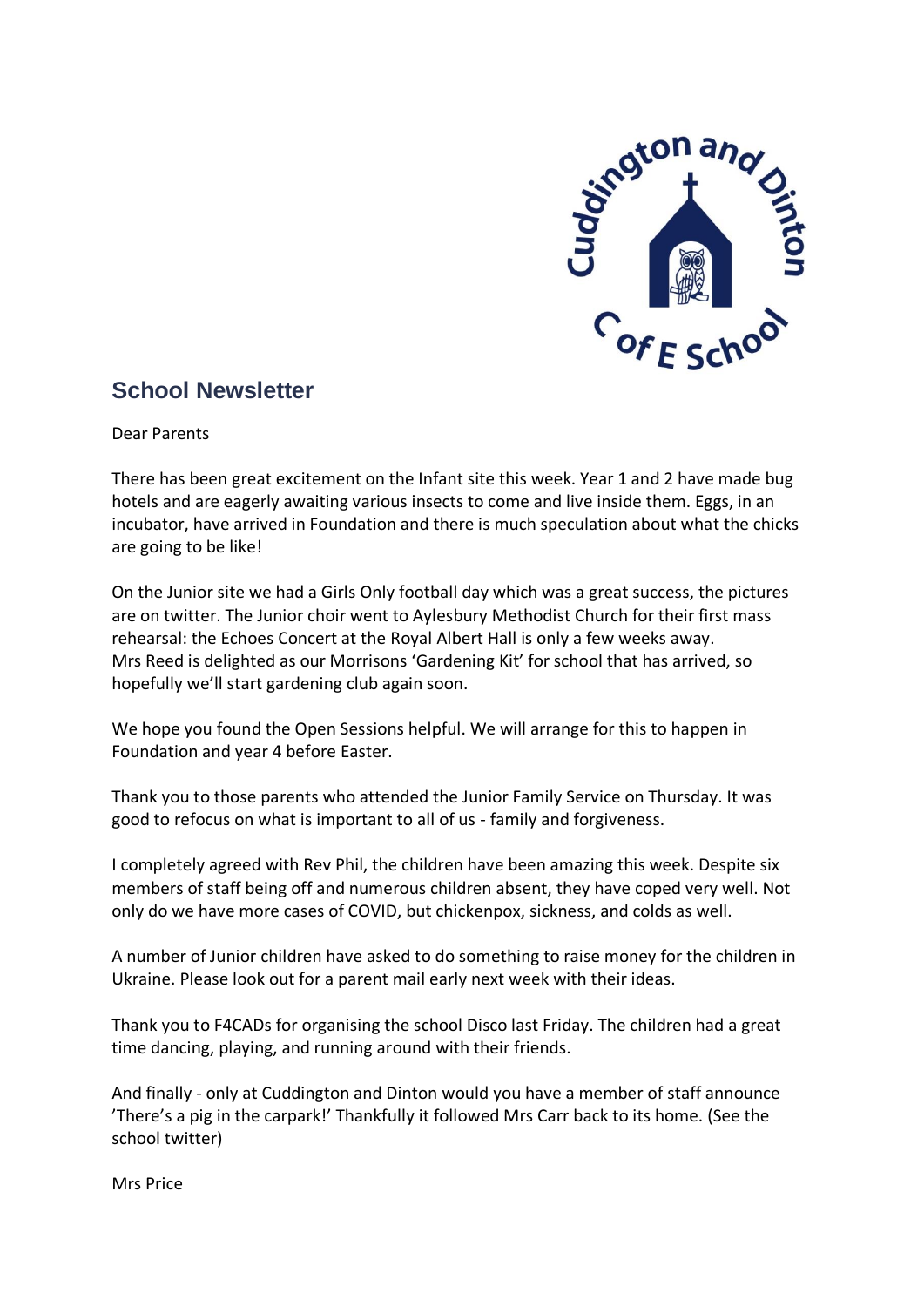#### Secondary School allocation

The year 6 children have had confirmation of their Secondary schools. They are going to Mandeville, Princes Risborough, Aylesbury High, Aylesbury Grammar, St Michaels, Waddesdon and Lord Williams.

### Sports Matches

Netball - two matches have been played since the last newsletter. We won against Greenridge last Friday 10:2. They only had 5 players and Blake stepped up and played for the other team.

Yesterday we played against Bedgrove and won 11:2; thank you to Freya for playing at the last minute.

### Uniform Sale

F4CADs will be hosting a second-hand uniform sale on the Infant site on Friday  $1<sup>st</sup>$  April. Hopefully you will be able to buy your summer uniform.

### Easter Trail

F4CADs are hoping to organise an Easter trail in Dinton. This will take place over the Easter holidays. Please complete the survey monkey form if you are able to place a word/ letter in your window (and live in Dinton).

### Reminder

If you child in Foundation/ Year 1 class has been selected to participate in the PHE National Dental check , please ensure you complete and return the parental consent form to the office before Wednesday (16th March) next week.

#### **Important Dates -**

17th March – Infant Family Service 17th March - Gymnastics competition 18th March – Red Nose Day 23rd March - Juniors swimming Gala 29th March – Echoes Choir Concert at the Royal Albert Hall 1st April - F4CADS Second-hand uniform sale on infant site 7th April – Whole School Easter Service 8th April - Finish half day for Easter Holidays

## **Payments Open -**

Morning and Night Owls Bookings Donations 2021 (Junior site food contributions) Year 6 Derby 2022 Residential Trip